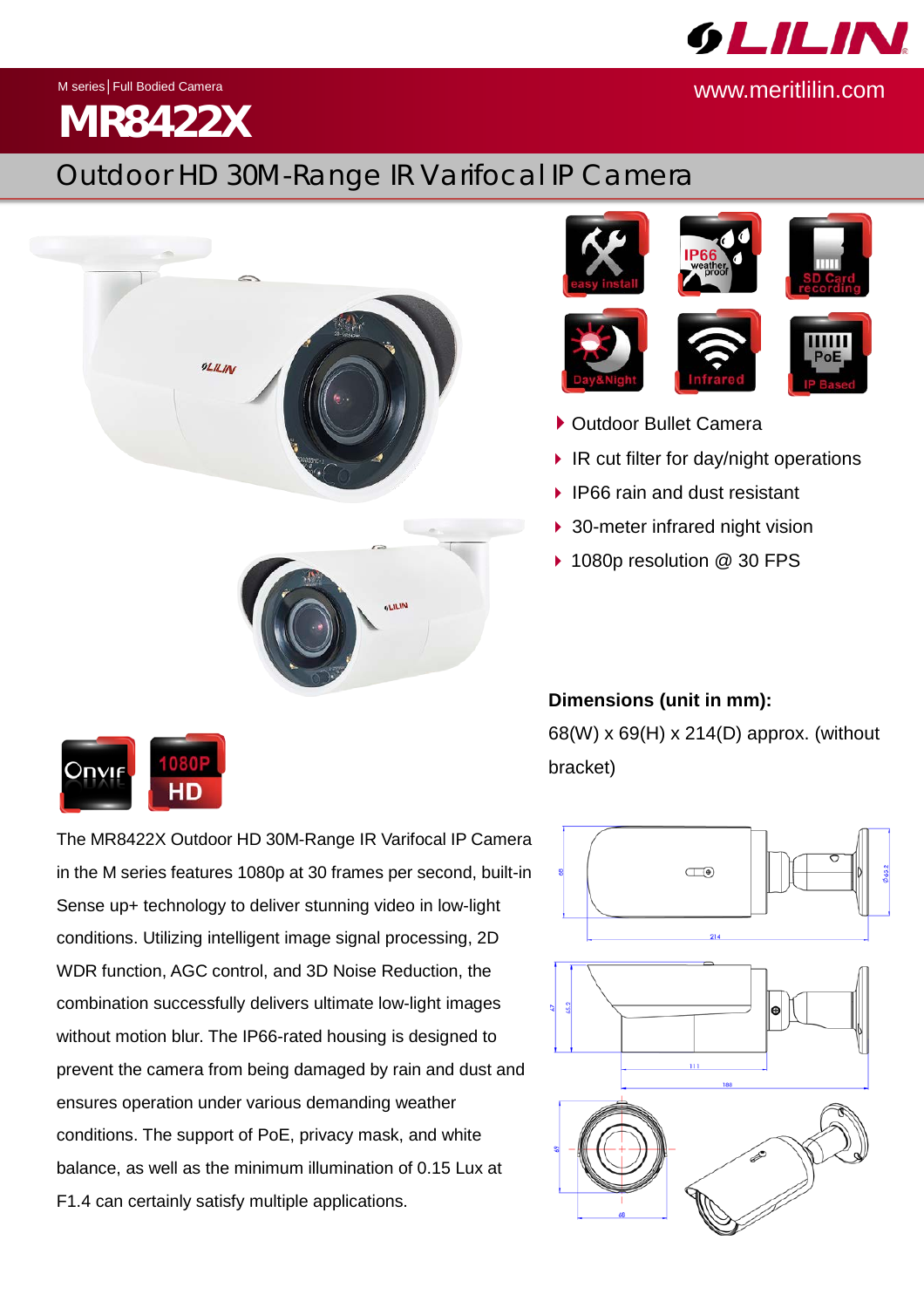## Product Features MR8422X

A High Dynamic Range image is produced by interleaving two shutter line to accommodate details of both the darkest and brightest areas. HDR can extend image visibility under high contrast lighting scenes and improve image quality.



Sense up+ is able to deliver outstanding video outputs in poor light conditions without experiencing motion blur. With this technology, you can see video more clearly during nighttime when sufficient lighting is lacking.



**LILINViewer** is available for both Android and iOS devices. This application provides security alarm push notification, real-time live viewing, and remote video playback.



### **ONVIF-compliant Motion Detection**

Open Network Video Interface Forum (ONVIF) is a standard for physical IP based security products. MR8422X complies with ONVIF Profile S.

### **Tamper Detection Alarm Detection**

This camera automatically detects tampering or failure. Also, an action can be taken when the lens or field of view is partially or completely blocked.





### **SD Cards in Sync with NAV Software 3D Noise Reduction**

The camera is designed with Micro SD/SDHC/SDXC card slots to provide video playback and recording. You can even synchronize an SD card with LILIN VMS (Video Management Software) – Navigator (NAV).



### **High Dynamic Range <b>Back Light Compensation Back Light Compensation**

Back Light Compensation (BLC) adjusts the exposure of the entire image to properly expose the subject of interest. Whether the subject is moving toward left, right, up, down, or any direction on the screen, BLC will provide the perfect exposure for the subject in front of a strong back light.



### **Sense Up+ Built-in IR Illumination**

The camera includes infrared (IR) LEDs for IR illumination to provide night vision up to 30 meters.



### **Video Security App <b>Day and Night Operations via Removal of the IR-cut filter Day and Night Operations via Removal of the IR-cut filter**

MR8422X is equipped with a mechanical IR cut filter to increase IR sensitivity and improve nighttime images. The adjustable filter allows day and night operations even in the low lux conditions, and can provide outstanding vision.



If properly set up, any motion in front of the camera will be detected and saved as an event. Motion in the selected area will provoke an alert.



Alarm Detection is designed to provide the electronic detection of intruders.





This function removes noise occurred in a video. Suppressing noise in low light conditions will retain details in a video and optimize the quality.